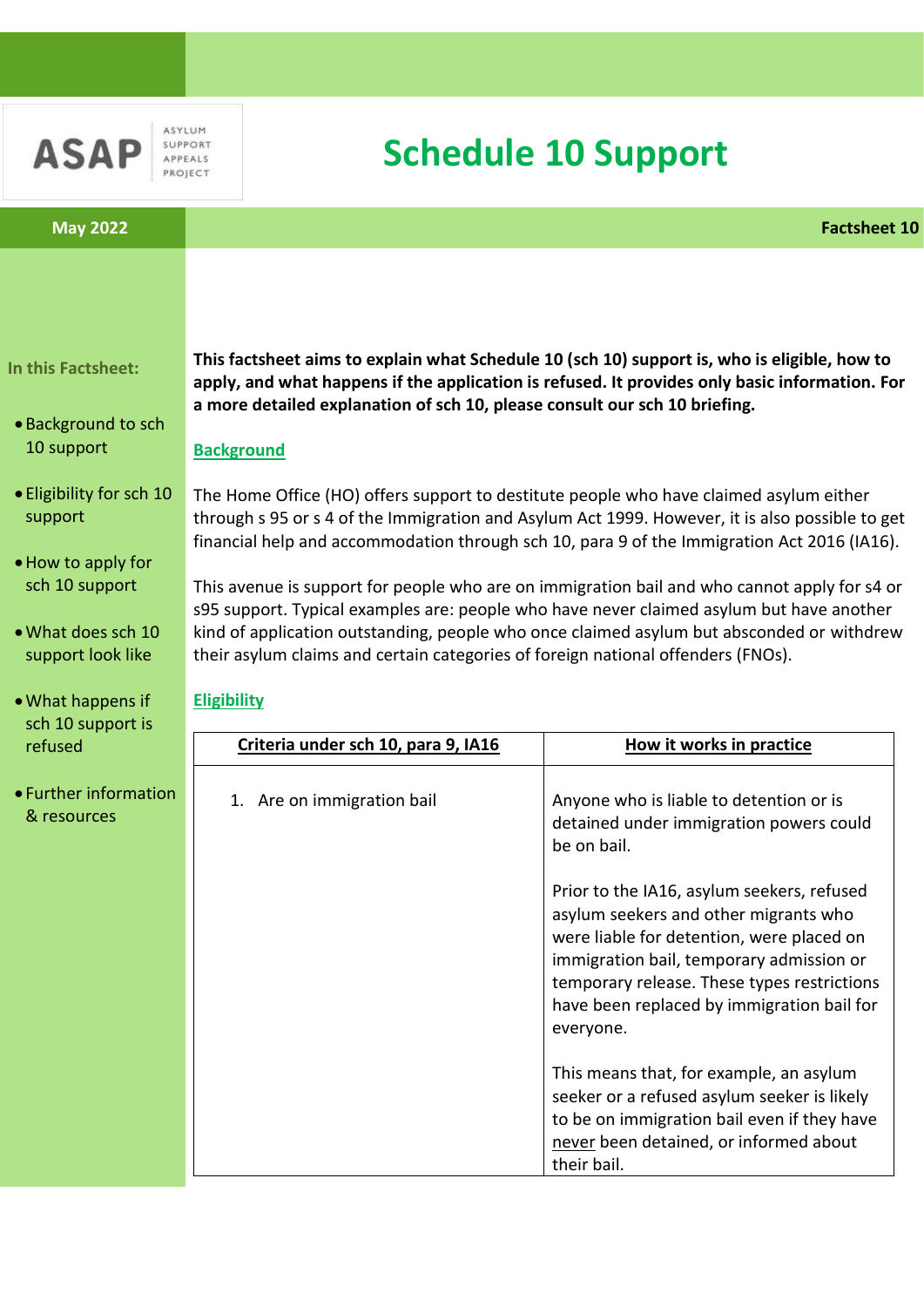| <b>ASAP</b><br><b>Factsheet 10</b> | 2. And are required by bail conditions<br>to live at a specified address (a<br>'residency condition') and needs HO<br>support to comply with this | The HO has confirmed that a residency<br>condition need not be imposed before the<br>person applies for sch 10. In practice this<br>means the person must have nowhere to<br>live and operates in a way similar to the<br>destitution test.                             |
|------------------------------------|---------------------------------------------------------------------------------------------------------------------------------------------------|-------------------------------------------------------------------------------------------------------------------------------------------------------------------------------------------------------------------------------------------------------------------------|
| edule 10 Support                   | And, the Secretary of State accepts<br>3.<br>there are exceptional circumstances<br>which justify the provision of<br>support                     | The $HO$ interim bail policy <sup>1</sup> explains that sch<br>10 will be provided to those who would<br>suffer a breach of human rights if support<br>was not provided, and those who are high<br>harm FNOs or Special Immigration Appeals<br>Commission (SIAC) cases. |

The [HO interim bail policy](https://www.gov.uk/government/publications/offender-management) states it may not be appropriate to provide sch 10 if someone is eligible for other forms of statutory support. It is important to be aware that if someone who is eligible for s4 or s95 applies for sch 10 it will be necessary to make a separate application on an ASF1 form for the relevant type of support.

The largest cohort probably eligible for sch 10, that refugee frontline organisations are likely to come across, are those whose asylum claims are withdrawn. If an asylum claim is withdrawn, either implicitly through absconding, or explicitly by the individual, they will not be considered as an asylum seeker or a refused asylum seeker. Therefore, this group is not entitled to s4 or s95 support. Please see our [briefing](https://www.asaproject.org/resources/library/briefing-notes) on absconders and call our advice line. To qualify for sch 10 support, the person should generally have resumed their asylum application.

There are other groups who are eligible for sch 10 support. For example, those who have never claimed asylum but have an outstanding immigration application and therefore cannot leave the UK. And those who are unable to leave for medical reasons or are taking steps to leave but need support whilst their departure is organised. For more details on these groups see our sch 10 [briefing,](https://www.asaproject.org/resources/library/briefing-notes) and the [HO interim bail policy.](https://www.gov.uk/government/publications/offender-management)

## **How to apply?**

**.** 

**Sche** 

The application must be made on the Bail 409 Form. The form can be submitted via Migrant Help's s4 email address ([S4@migranthelpuk.org\)](mailto:S4@migranthelpuk.org) or by post. It is important to be aware however, that Migrant Help do not assist in the filling out of the form. If the person is an FNO

<sup>&</sup>lt;sup>1</sup> The hyperlink will take readers to the HO offender management page; to find the exact policy scroll down the page. Please be aware that the Home Office has published two relevant policy documents: *"Immigration bail"* & *"Immigration bail: interim guidance".* The *Immigration bail* policy document was updated in January 2022 but does not provide the latest information on sch 10 support. For up to date information on sch 10 supportsee *Immigration bail: interim guidance*.